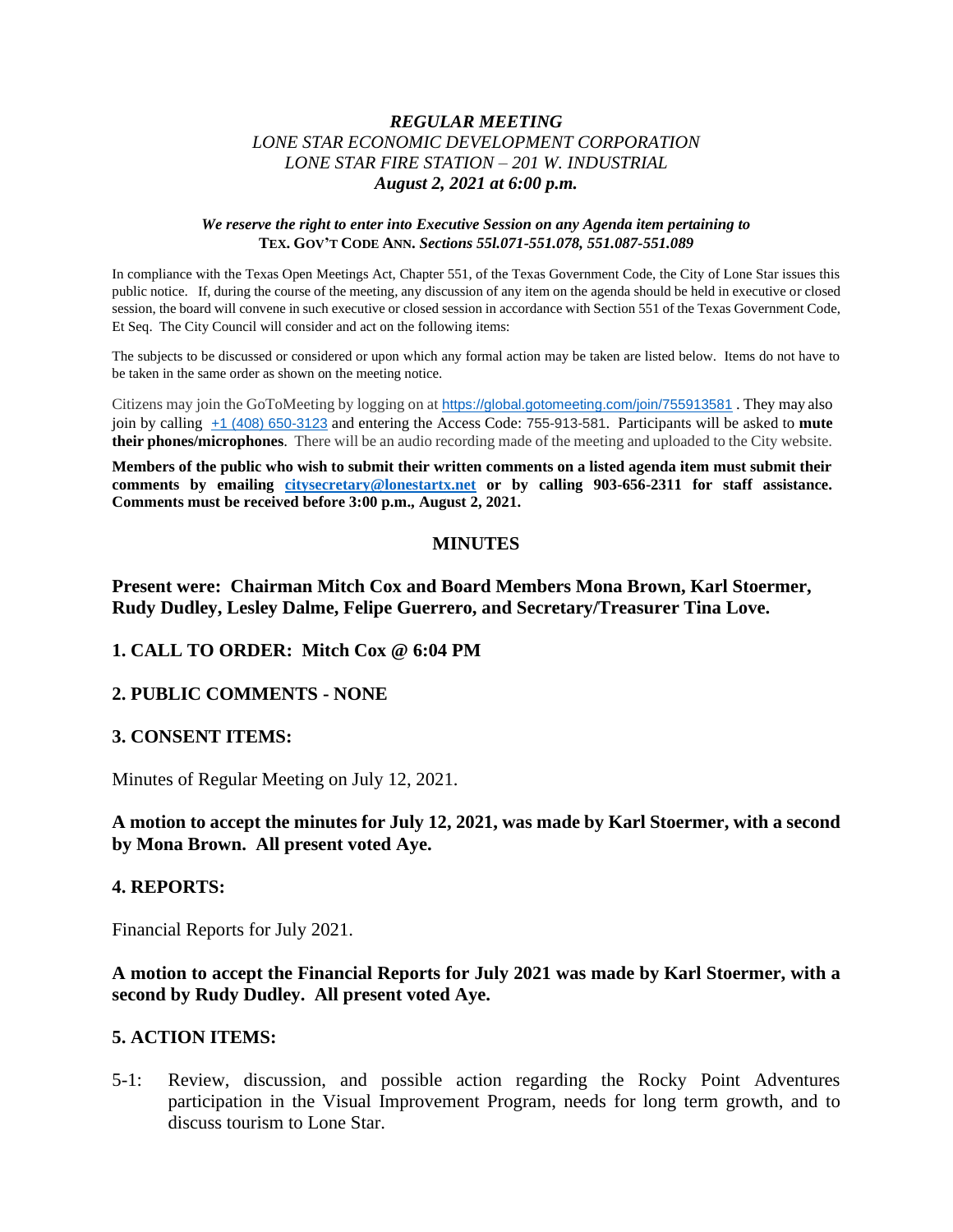# **This item was postponed pending additional information from Rocky Point Adventures.**

5-2: Review, discussion, and possible action for repairs and replacement of fixtures at the City Park bathroom (tabled from previous meeting).

**Mitch Cox has contacted Carter Plumbing and Clubb Plumbing and has tried to contact Dooley plumbing. He has not been able to get anyone to provide a bid to replace the fixtures. Mona Brown will contact Sean Spencer from Heartland to get a bid on the plumbing and other structural problems which may be wrong with the bathroom.**

**A motion to table this item pending additional information was made by Felipe Guerrero with a second from Mona Brown. All present voted aye.**

5-3: Review, discussion, and possible action for placement of cameras at the City Park (tabled from previous meeting).

**Felipe Guerrero has received three bids on camera placement in the City Park. Quotes are listed below:**

**ADT Security - \$5,910.46; Monthly Fee \$197.70**

**DS-7608NI-QC/8P-2TB – NVR 8 Channel, H264, up to 6MP w/2TB, Outdoor Dome, 2 MP/1080P, H264, 2.8-12mm, Pole Mount, lift fee, labor, real protection services monthly fee**

#### **FMN Systems - \$5,953.75**

**8 Channel System w/4 cameras – FMN 8660 HD 1080p-4k TVI NVF/DVR Multi Mode Input support, 4 TB hard drive, FMN Sony Weather & Vandal Resistant IR/IP Dome W/Infrared 1080-4K with Audio, 4 channel POE Switches & Wifi Extender plates; Cat 5 insulated cable and connectors. Five year limited warranty.**

**FMN Systems - \$9,201.25**

**8 Channel System w/8 cameras – FMN 8660 HD1080p-4K TVI NVR/DVR Multi Mode Input support, 4 TB hard drive, FMN Sony Weather & Vandal Resistant IR/IP Dome W/Infrared 1080-4K with Audio, 4 channel POE Switches & Wifi Extender plates; Cat 5 insulated cable and connectors. Five year limited warranty.**

**A motion was made by Rudy Dudley for Felipe to ask a representative from FMN Systems to come to the next EDC meeting with a second from Mona Brown. All present voted aye.**

5-4: Review, discussion, and possible action to identify the maximum number of Visual Improvement Program (VIP) grants allowed by EDC within an 18-month period for budgeting purposes (previous discussions were up to 10) and provide program updates.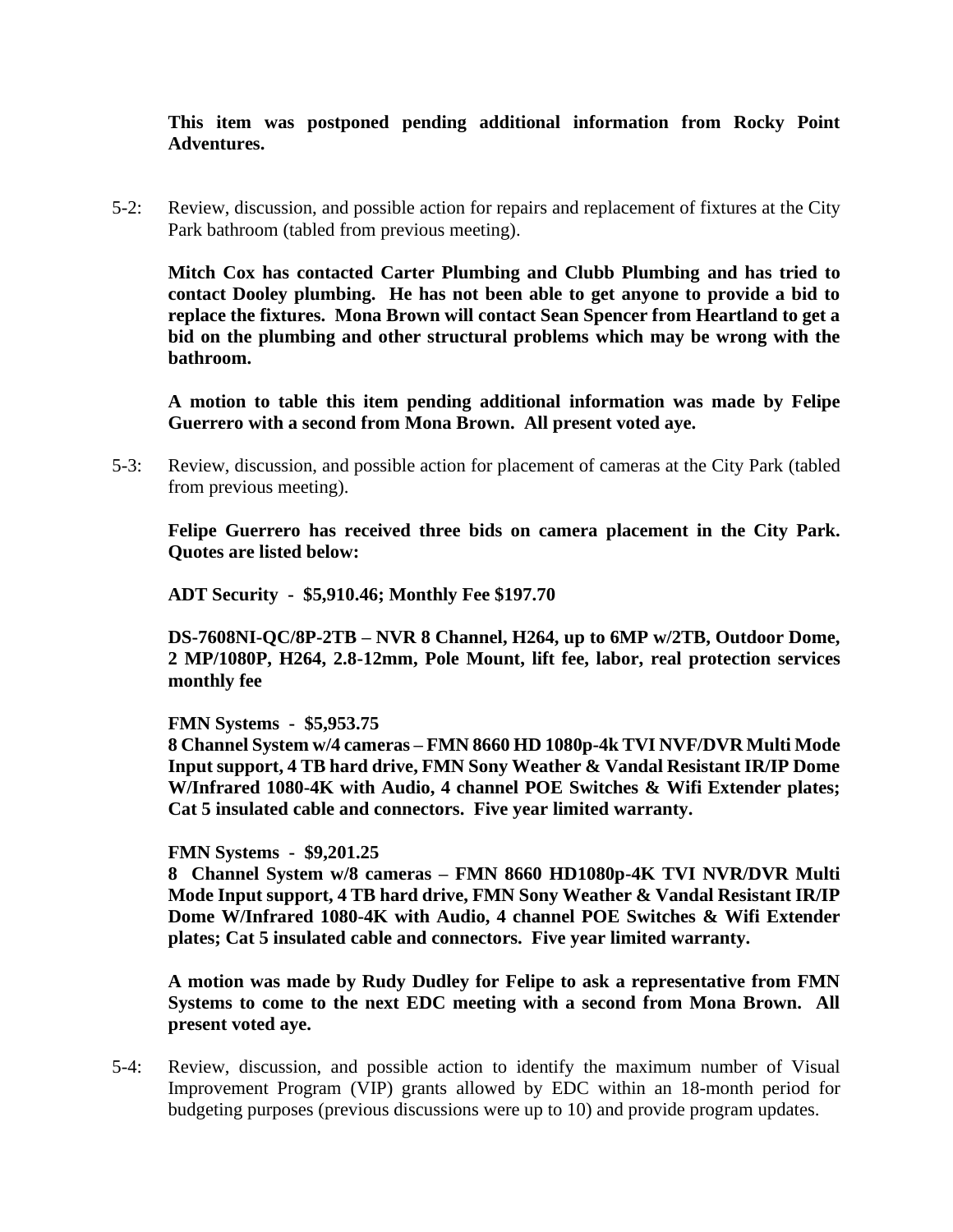### **Remove, left on list in error.**

5-5: Review, discussion, and possible action regarding the drainage at City Park (written proposal and/or updates, tabled from previous meeting).

**Two bids were previously received for the drainage at City Park. One was from Heartland at \$36,875 and one was from Anthony Young at \$51,500. The bid from Heartland started at the top of the hill down to lake and the one from Anthony Young did not. The uncertainty on how to proceed with the drainage has been discussed for a while. Sub-contractors do not want to work on the project until something can be provided in writing. Discussions occurred about getting an engineering firm to evaluate the drainage problem and identify the best way to proceed.** 

**A motion was made by Karl Stoermer to get with the City Council and have the EDC pay for an Engineering study to evaluate how to proceed with the city park drainage problems with a second from Mona Brown. All present voted Aye.** 

5-6: Review, discussion, and possible action regarding bids for pier repair or pier replacement (tabled from previous meeting)

**Mona Brown will get three new bids to repair the pier.** 

**A motion to allow Mona to get three new bids was made by Felipe Guerrero with a second from Rudy Dudley. All present voted Aye.**

5-7: Review, discussion, and possible action regarding Edgemont City Park (tabled from previous meeting).

**Mitch has contacted three contractors. The contractors will not do anything to the property until it is in writing what we want done.** 

**A motion was made by Rudy that Felipe will take charge of this and will identify what needs to be done with a second from Mona. All present voted Aye.**

5-8: Review, discussion, and possible actions regarding Park Grants (tabled from previous meeting).

**Mitch has contacted Grantworks for assistance with upcoming grants. Another grant administrator for consideration is Gary Traylor and Associates from Tyler. Lesley Dalme will contact Gary Traylor to discuss possible assistance with future grants.**

**A motion to table this item pending additional information was made by Felipe Guerrero with a second from Karl Stoermer. All present voted Aye.**

5-9: Review, discussion, and possible action to renovate the big baseball field located at the City Park (follow-up from previous meeting with estimates for repair, tabled from previous meeting).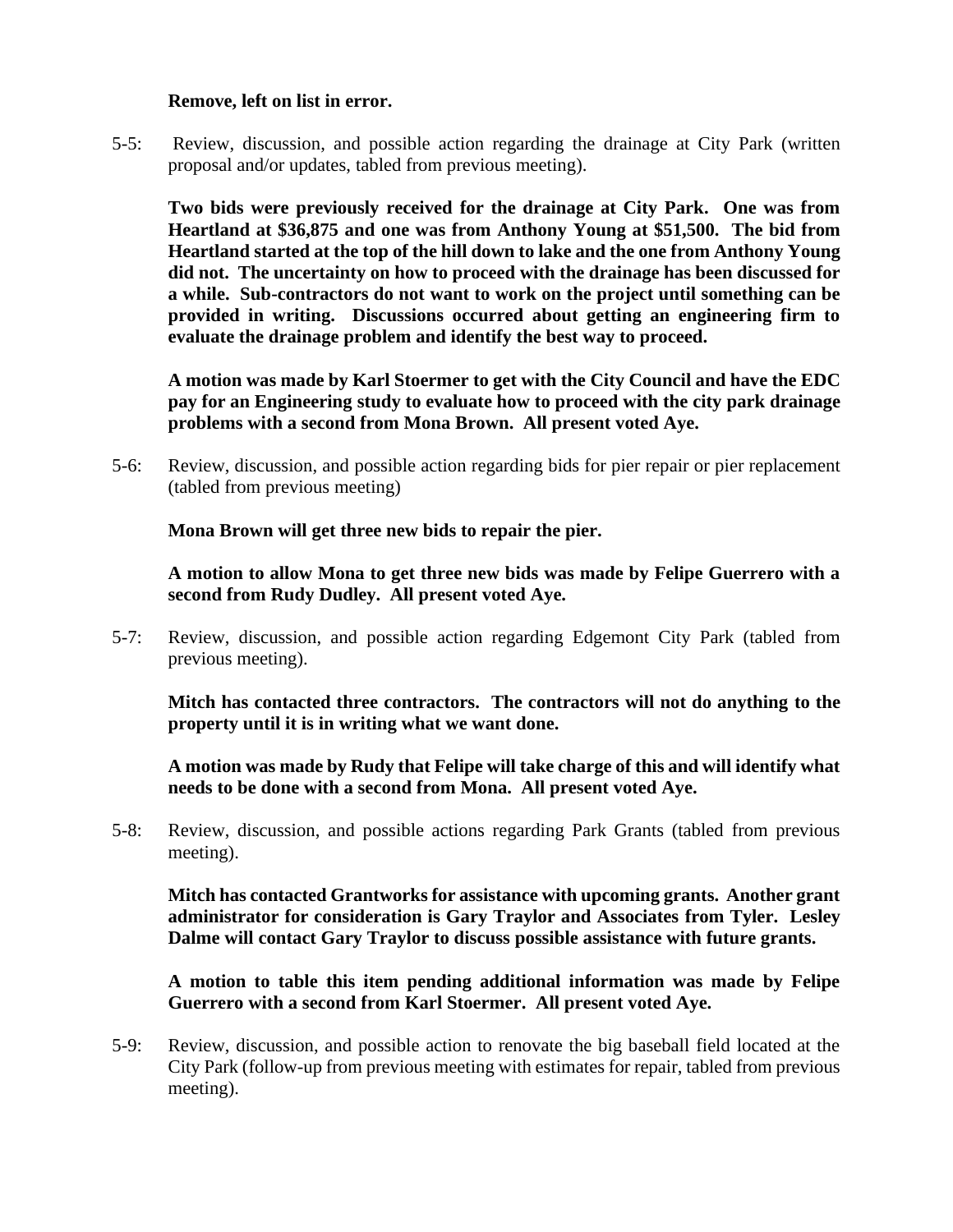**James Duke and Rudy Dudley have been discussing renovations to the big baseball field. Rudy has spoken with various fencing companies and suggest that fencing around the entire field be replaced. There are various options of fencing available from temporary, portable fencing to chain link. The below fencing quotes were received:**

**Fence It Outdoor Specialist – Chain link fencing which includes replacement of chain link fencing for back-stop, 6 ft. fencing around dug-outs, 4 ft. fencing around sides/outfield, 2 dug-out walk gates, demo/disposal of existing fence. Estimated cost: \$16,312.00**

**Grand Slam Safety Outfield Fences - Sportaflex fencing. Portable mesh fencing, weighted base, springs to absorb impact and is 4.5' or 6' tall. Estimated kit cost: \$15,000.**

**Grand Slam Safety Outfield Fences – Specto outfield fencing, flexible, portable mesh fencing, outfield, and side fencing only, no back stop fencing included. Estimated cost: \$30,000.00.**

**Additionally, new lighting for the baseball field was discussed. Rudy has received bids for LED lighting being placed on the existing poles. Concerns were expressed about keeping the old poles, which are 40+ yrs. old, and replacing them with new poles which would add cost. Poles would need to be a minimum of 30 ft and max. of 50 ft. if purchased. Mitch Cox mentioned he is going to contact Bowie Cass and SWEPCO to see if they have any poles available that could be donated.** 

**A motion to award "Fence It" to tear down the existing fencing, backstop and replace with new cyclone fence was made by Rudy Dudley with a second from Mona Brown. All present voted aye.**

5-10: Review, discussion, and possible action to consider election of officers to the EDC (follow up from previous meeting).

**Mitch continues to work on the EDC By-Laws. He notified the EDC committee that he has to resign as the EDC Chairman due to health issues. He can stay until the end of year if needed or the new chairman can take over in September. He would like to remain on the EDC as a committee member if possible. A discussion occurred as to whom would be interested in the position. Rudy Dudley volunteered to take the position as the EDC Chairman. Mona Brown referenced the state identifies two positions in an EDC. These are a Chairman and Secretary. Currently, the EDC utilizes the city secretary to record minutes and maintain financial records, but it was suggested to identify a separate individual, by title only, to serve as the EDC secretary and who is not affiliated with the city offices.** 

**A motion to elect Rudy Dudley as the EDC Chairman, Mona Brown remain as the Chairman Pro-Tem and entitle Lesley Dalme as EDC Secretary was made by Karl Stoermer with a second from Felipe Guerrero. All present voted Aye.**